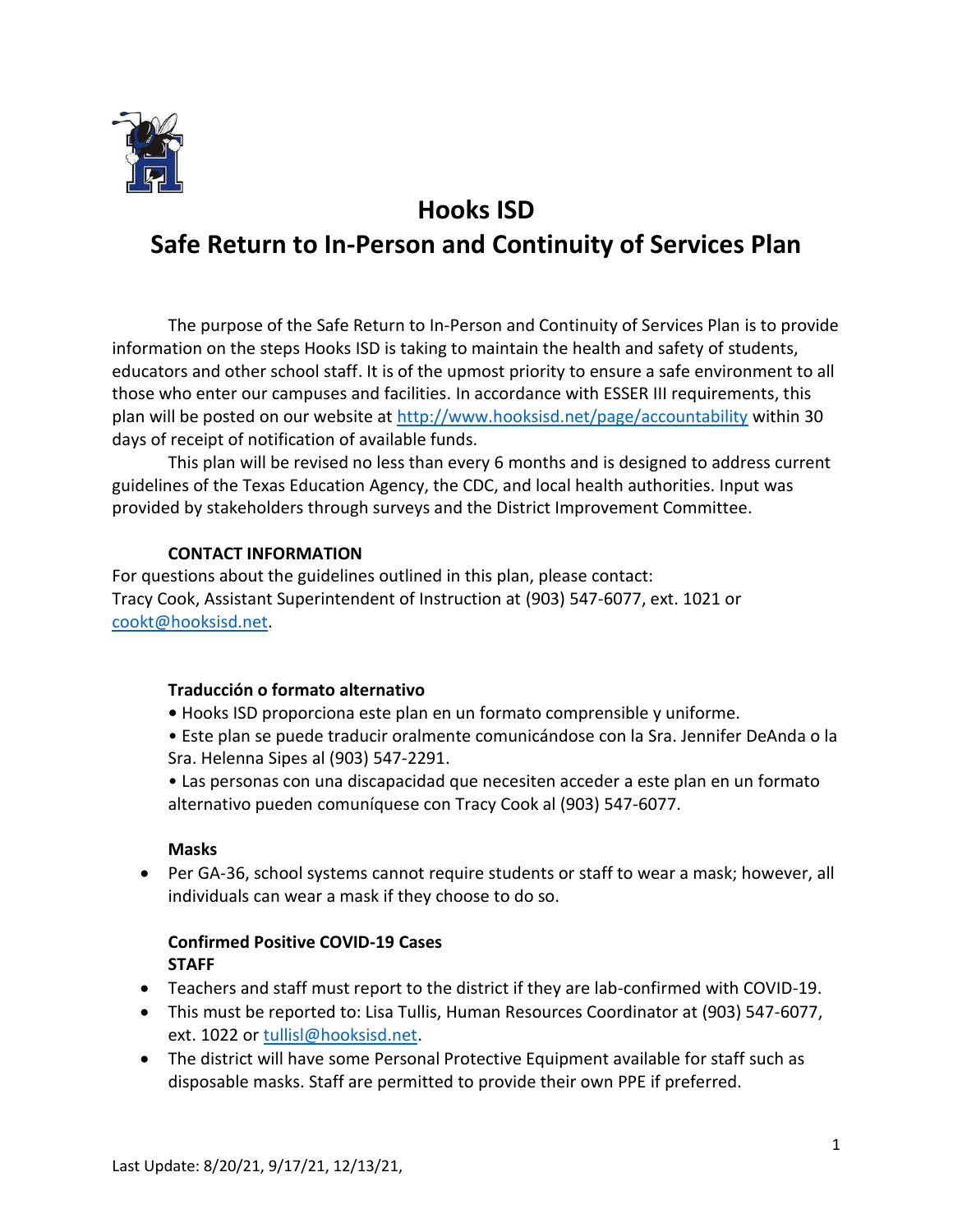• The district will have quick tests available for staff who have been in close contact with a COVID-19 individual. Contact Lisa Tullis for testing options.

# **STUDENTS**

- School systems must exclude students from attending school in person who are actively sick with COVID-19 or who have received a positive test result for COVID-19. Parents must ensure they do not send a child to school on campus if the child has COVID-19 symptoms or is test-confirmed with COVID-19, until the conditions for re-entry are met.
- The readmission criteria for COVID-19 is as follows:
	- $\circ$  If symptomatic, exclude until at least 10 days have passed since symptom onset, and fever free\*, and other symptoms have improved. Children who test positive for COVID-19 but do not have any symptoms must stay home until at least 10 days after the day they were tested.
	- o \*Fever free for 24 hours without the use of fever suppressing medications. Fever is a temperature of 100° Fahrenheit (37.8° Celsius) or higher.
- This must be reported to: Nurse Lisa Godfrey at (903) 547-2215, ext. 2029.
- Nurse Godfrey will:
	- $\circ$  Confirm positive results with parent and obtain documentation of positive test.
	- o Notify Superintendent, Assistant Superintendent of Instruction and campus Principal immediately.
	- o Notify the local health department.
	- o Inform staff, students and parents of testing and vaccination opportunities as needed.
- Campus Principal will:
	- o Notify cleaning staff of sanitization needs.
	- o Provide appropriate accommodations to students in accordance with IDEA and IEP.

## **Close Contacts**

- School systems are not required to conduct COVID-19 contact tracing.
- Local public health entities have authority to investigate cases. Participation by individuals in these investigations remains voluntary. If school systems are made aware that a student is a close contact, the school system must notify the student's parents.
- Parents of students who are determined to be close contacts of an individual with COVID-19 may opt to keep their students at home during the recommended stay-athome period.
- The stay-at-home period can end for students experiencing no symptoms on Day 10 after close contact exposure, if no subsequent COVID-19 testing is performed.
- Alternately, students can end the stay-at-home period if they receive a negative result from a PCR acute infection test after the close contact exposure ends.
- Contact Nurse Godfrey for information about testing options.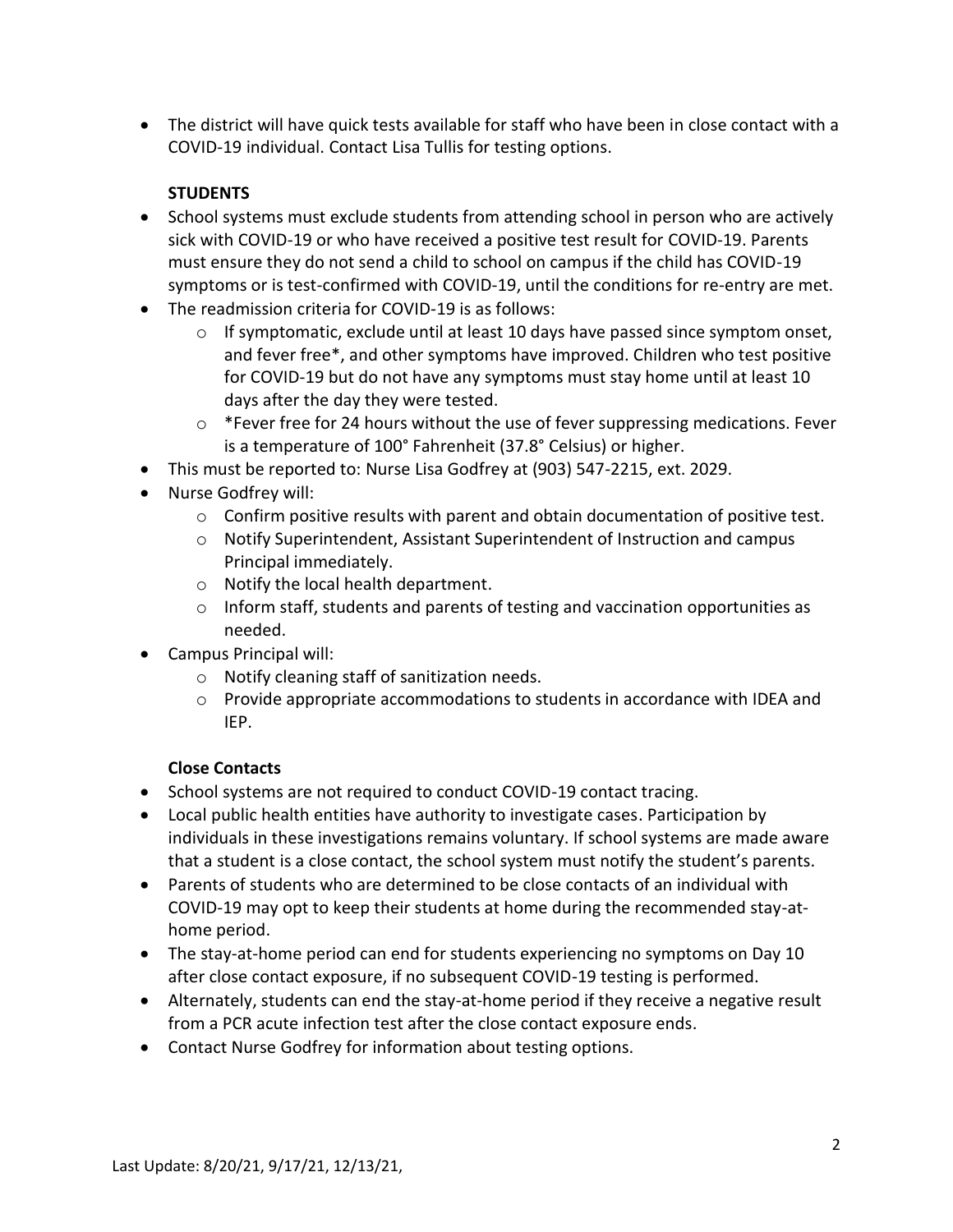### **Health & Hygiene Practices**

- Hand sanitizer will be available in every classroom.
- Students, teachers, staff, and campus visitors will be encouraged to sanitize and/or wash hands frequently.
- Students, teachers, staff, and campus visitors will be encouraged to use good hygiene practices such as using a tissue to cover coughs and sneezes and using hand sanitizer.
- Campus janitorial staff will clean and disinfect daily including high contact surfaces such as exterior door handles and handrails.
- Students will clean their own spaces as needed to maintain a clean workspace.
- Whenever possible, windows will be opened to improve air flow.
- Where feasible without disrupting the educational experience, students will practice social distancing.
- Water bottle refill stations will be available at each campus. Students are permitted to provide their own clear bottle if they choose.

#### **Reporting**

- If an individual who has been in a school is test-confirmed to have COVID-19, the school must notify its local health department, in accordance with applicable federal, state and local laws and regulations, including confidentiality requirements of the Americans with Disabilities Act (ADA) and Family Educational Rights and Privacy Act (FERPA).
- Upon receipt of information that any teacher, staff member, student, or visitor at a school is test-confirmed to have COVID-19, the school must submit a report to the Texas Department of State Health Services via an online form. The report must be submitted each Monday for the prior seven days (Monday-Sunday).
- Consistent with school notification requirements for other communicable diseases, and consistent with legal confidentiality requirements, schools must notify all teachers, staff, and families of all students in a classroom or extracurricular or after-school program cohort if a test-confirmed COVID-19 case is identified among students, teachers or staff who participated in those classrooms or cohorts.

#### **Continuity of Services**

- Hooks ISD will continue to provide a continuity of services to students and staff. This includes but is not limited to the following:
- Providing in-person instruction to all students.
- Respond to loss of academic progress though research-based intervention.
- Campus counselors will continue to be available to students and staff to address social, emotional and health needs. Referrals to outside resources will be provided as needed.
- Healthy meals will continue to be provided to all students for this upcoming school year at no charge.
- Changes to instructional settings will be made through the ARD committee as needed to address academic and health needs based on an individual student basis.